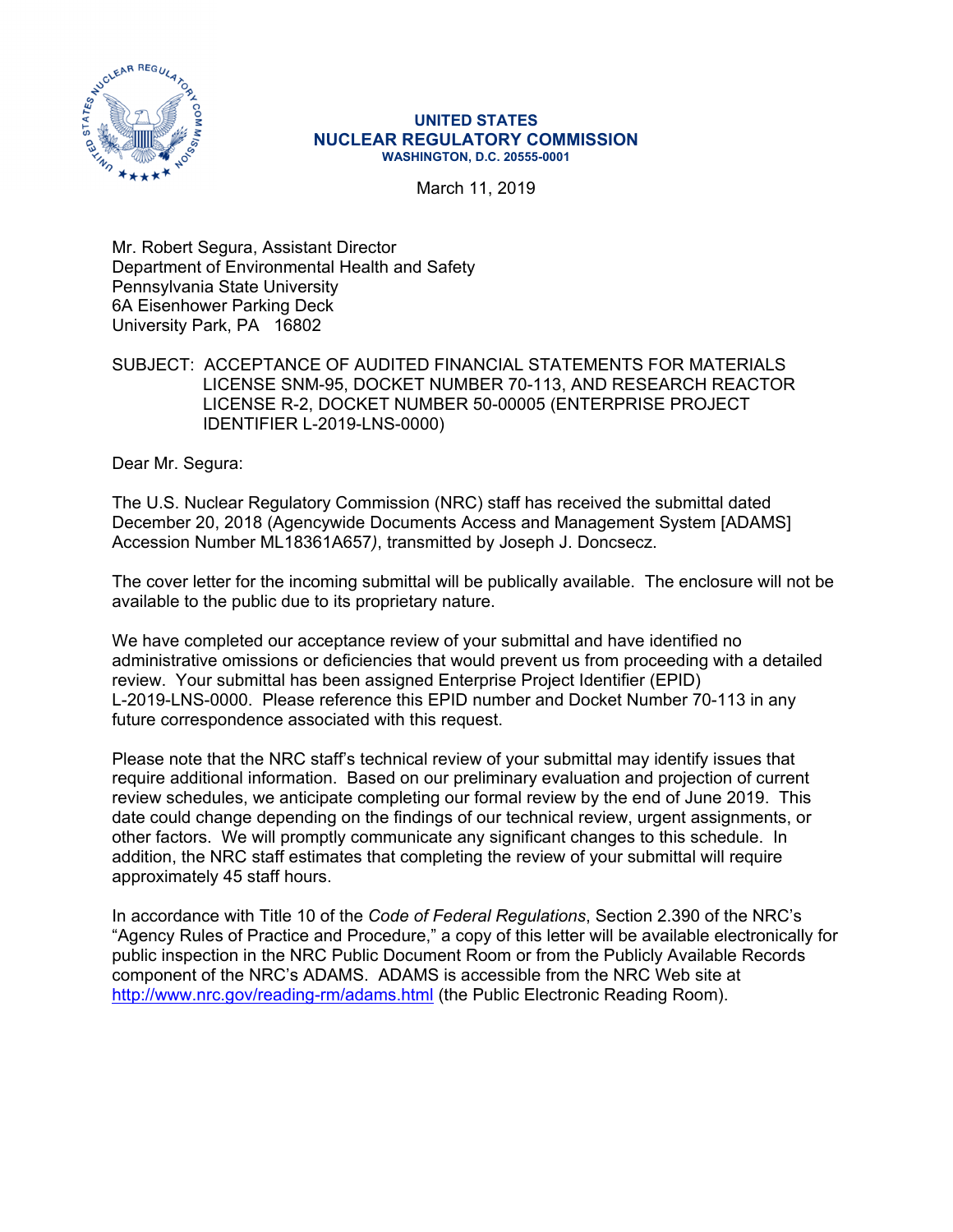R. Segura 2

If you have any questions regarding this communication, please contact me at 301-415-7119 or via email at Merritt.Baker@nrc.gov.

Sincerely,

# **/RA/**

Merritt N. Baker, Senior Project Manager Fuel Facility Licensing Branch Division of Fuel Cycle Safety, Safeguards, and Environmental Review Office of Nuclear Material Safety and Safeguards

Docket No. 70-113 License No. SNM-95